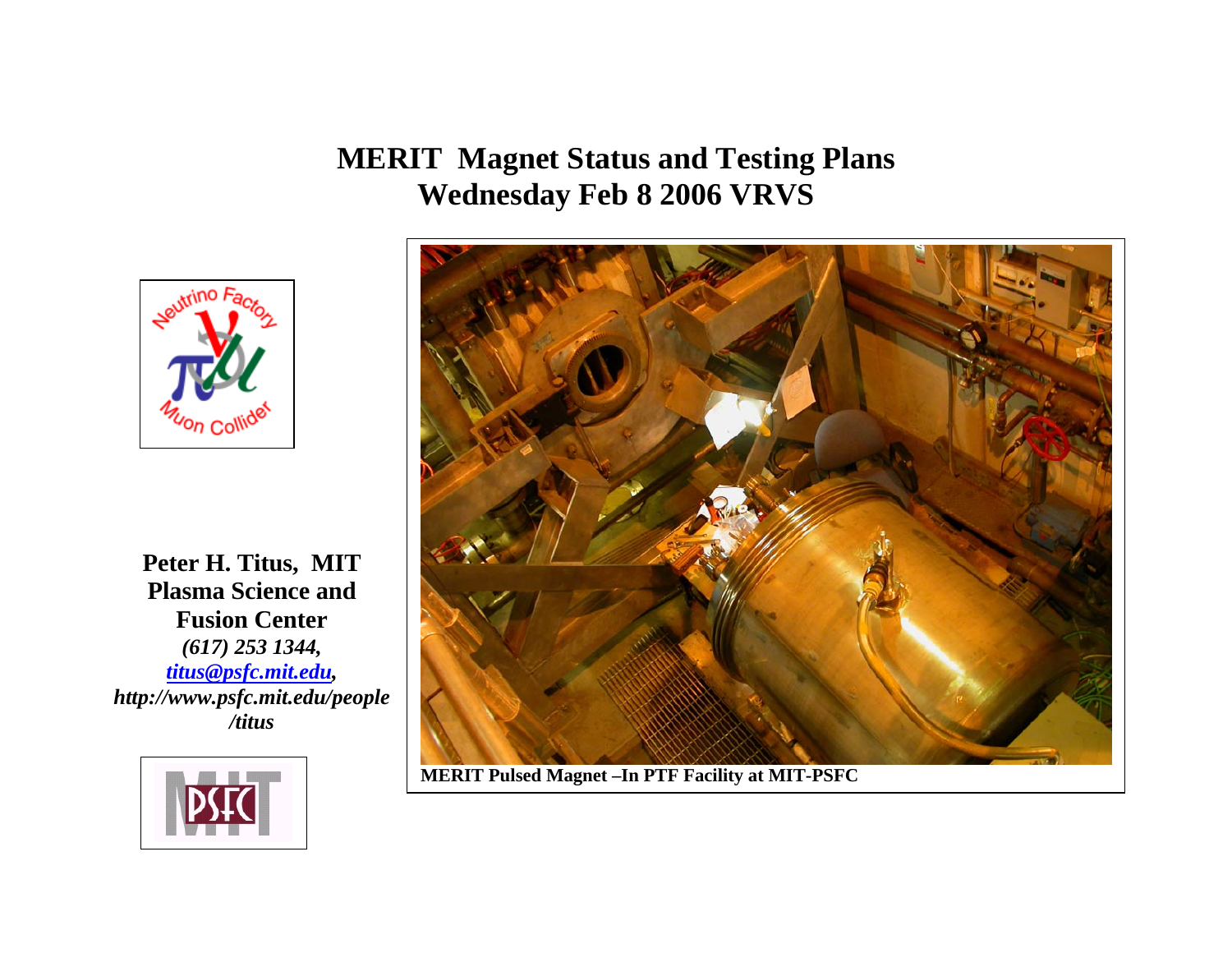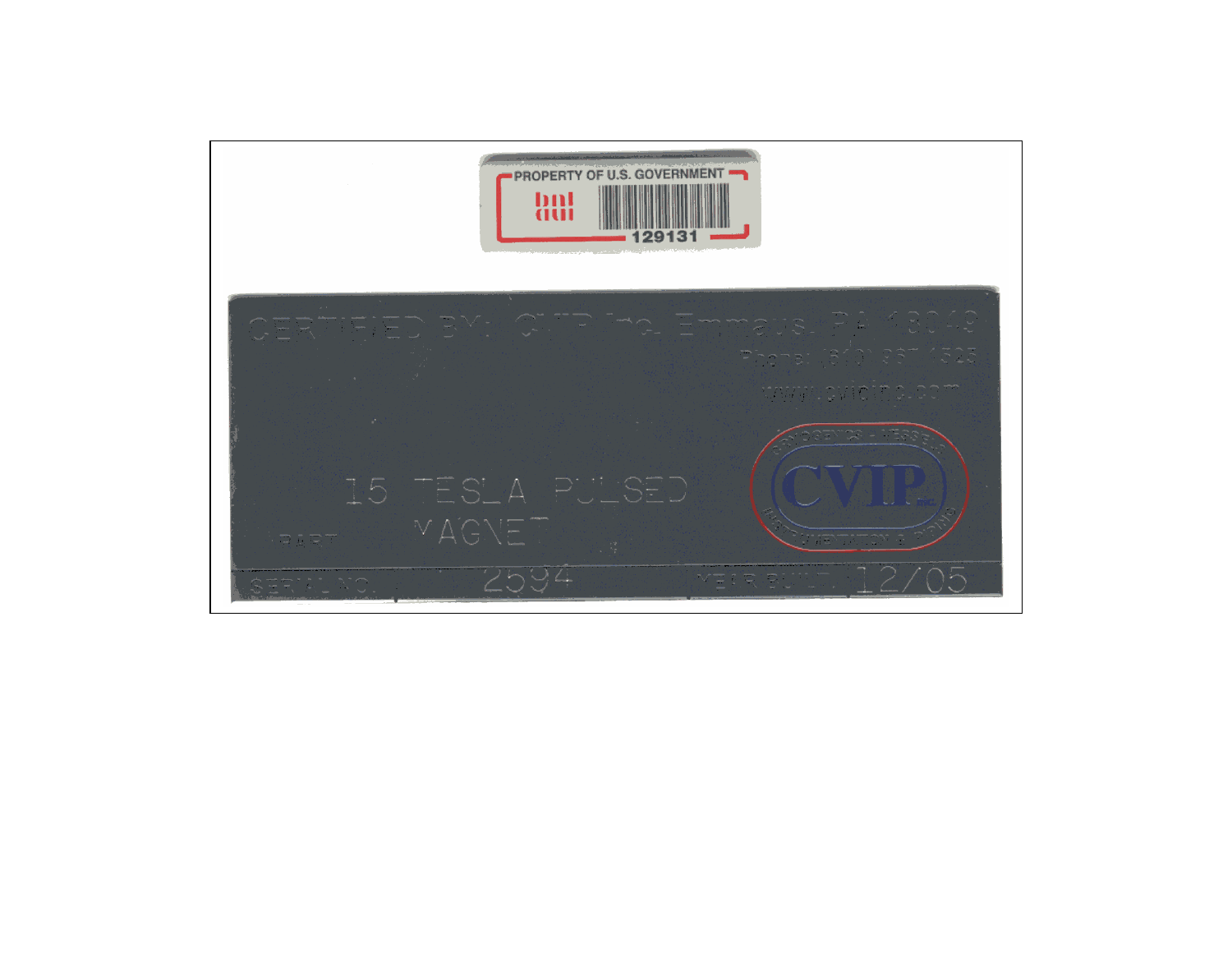## **Status:**

CERNOX leads have been soldered and the 20 pin connector has been closed up with a new copper gasket. Wires have been wrapped with Kapton sheet to insulate exposed surface of power lead.

CVIP/Dave Nguyen and Jeff Dorn have supplied CERNOX Calibration documentation.

T2 and T4 are shorted. – No remaining CERNOX on the interior of the assembled coils. We are looking into resistance measurements wit a small current supplied by the power supply – I have an outstanding request to Gary Dekow/Phil Michaels to know if the large power supplies can produce a stable 100 amps for 30 seconds .

Discrete Level Sensor electronics have been powered up (with 115V). –Seems to be OK. Single diode dunk test this afternoon. Level sensor leads are being soldered to the feedthroughs

Vent pipe components are cut, many are welded. I need to decide what insulation and heat tracing to apply – I will go to Home Depot today.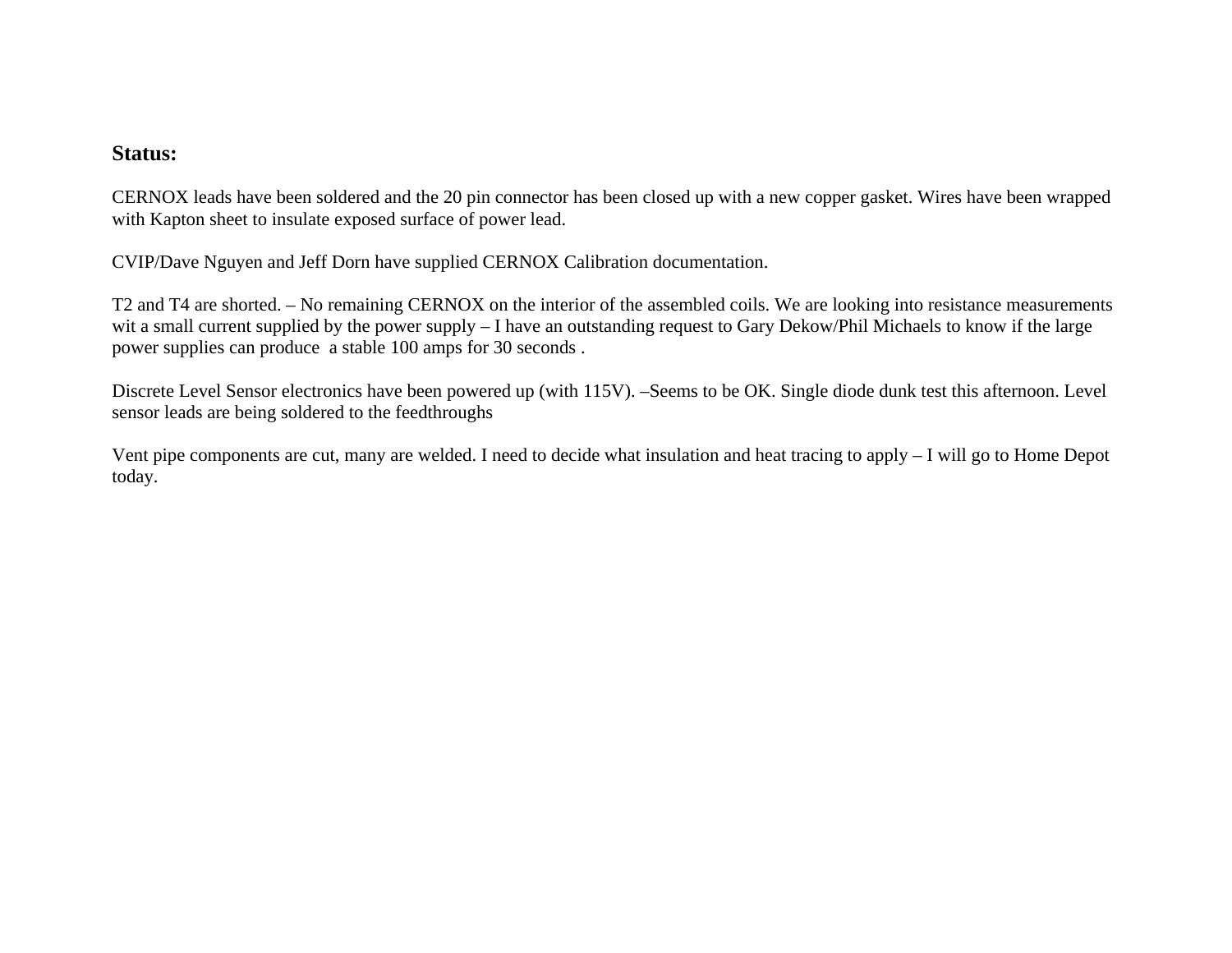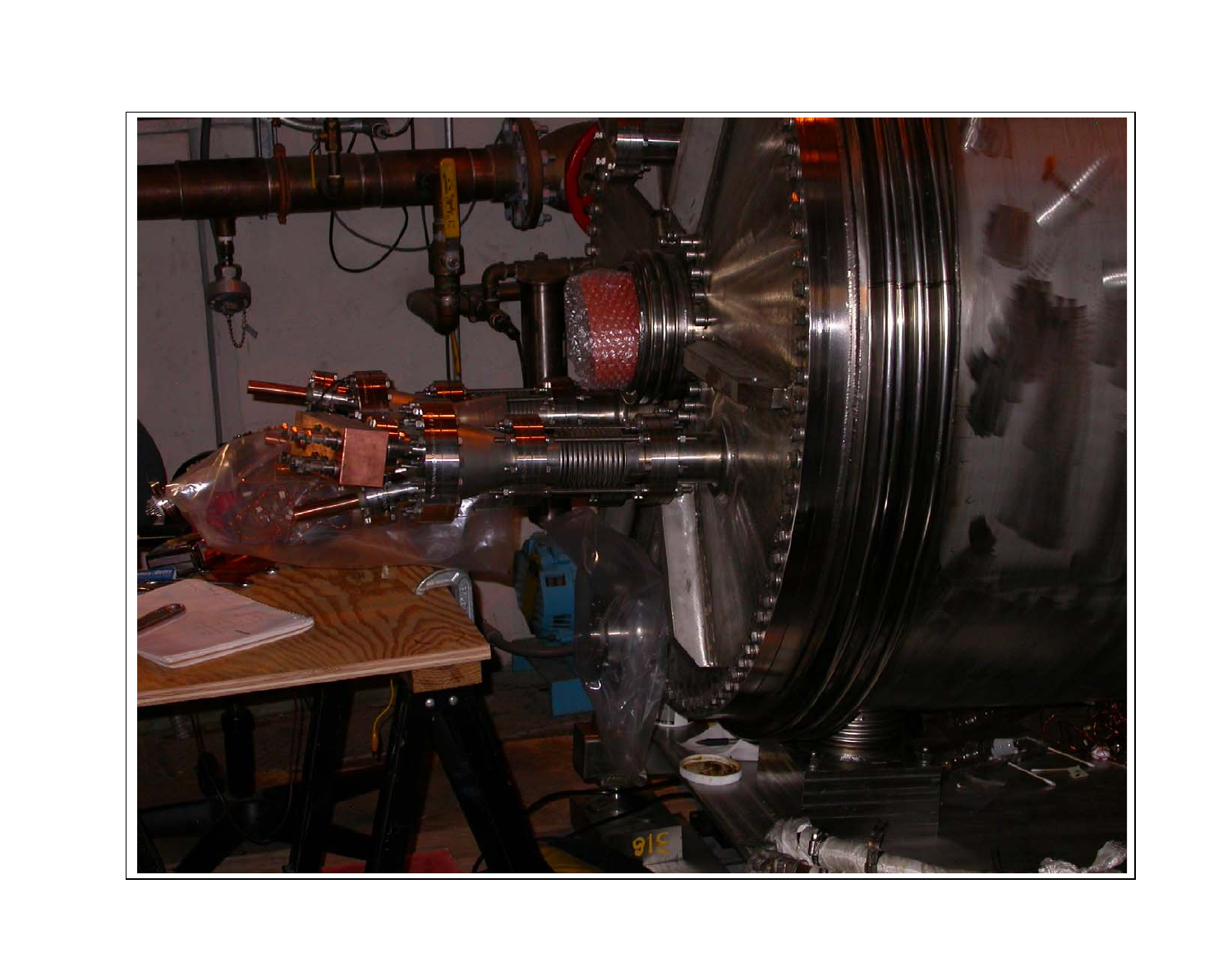



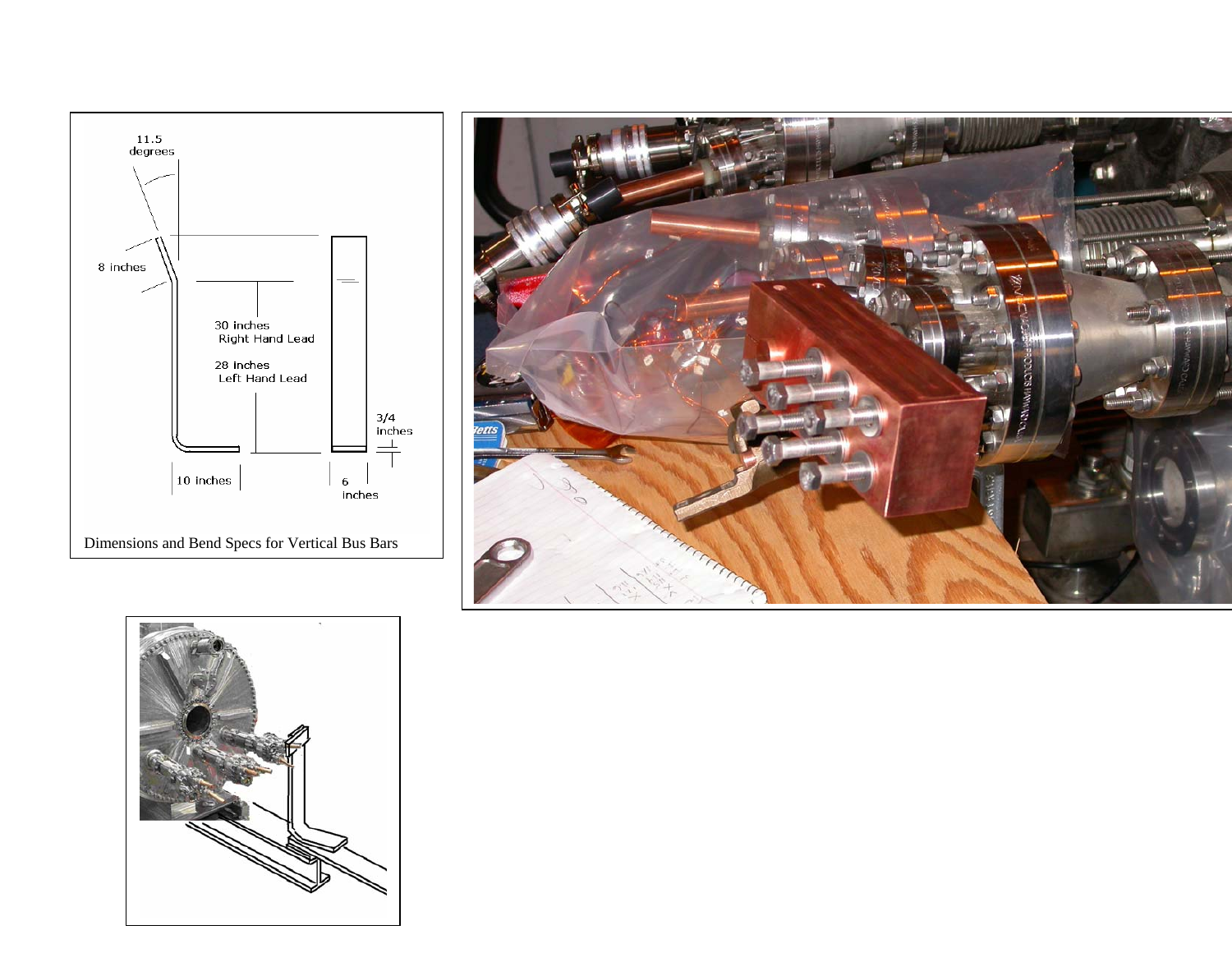# **Jumper Connections**

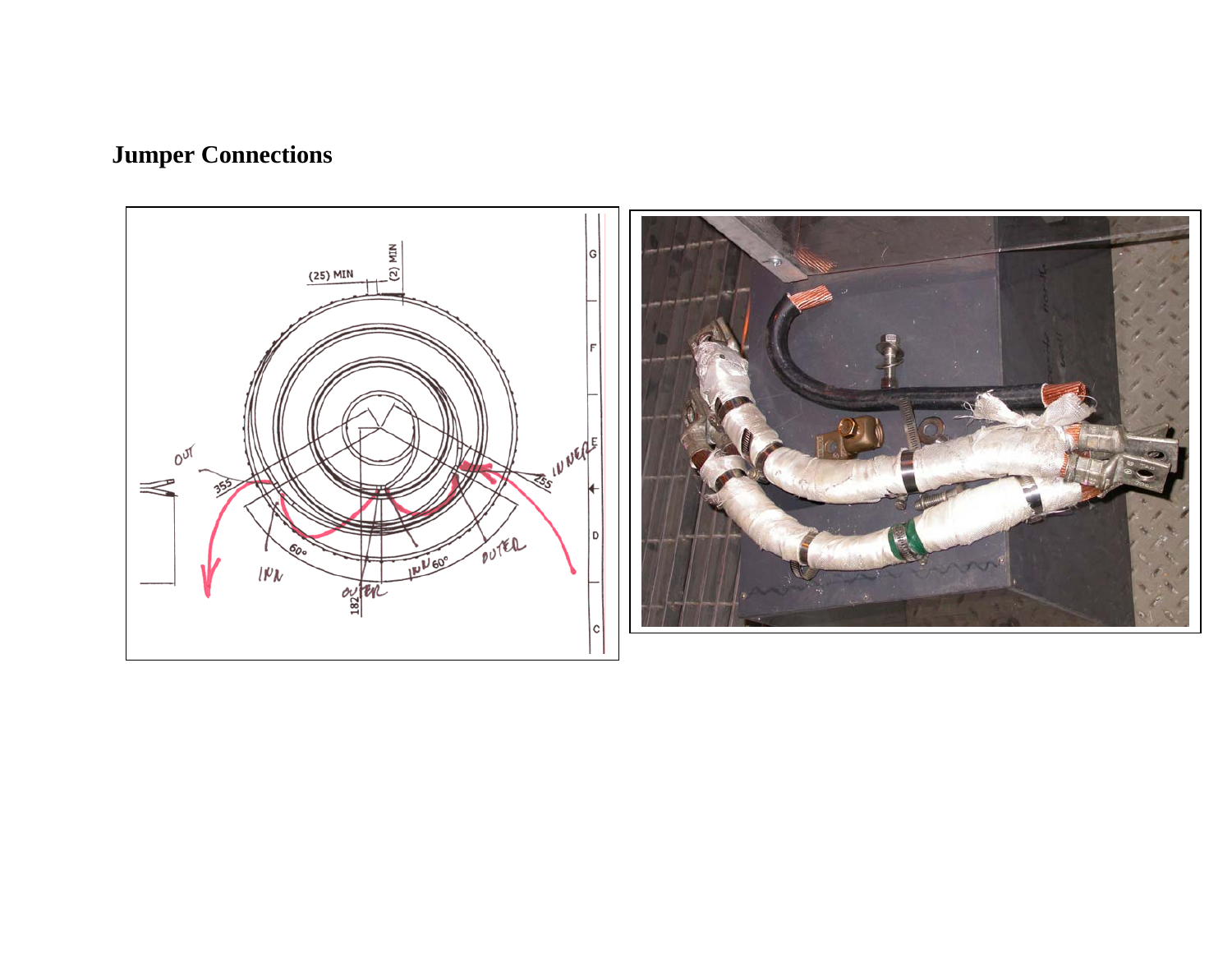### **Receipt Inspection and Tests**

## **Vacuum Measurements**

| Baseline at CVIP                   | Jan 2006 | 5 millitor minimum, 9 millitor after                             |
|------------------------------------|----------|------------------------------------------------------------------|
|                                    |          | shut down of vacuum pump, 100 millitorr after sitting over night |
| After receipt at MIT Feb 7 2006    |          | 9.0 Torr = $9/760 = .012$ atm                                    |
| After one hour pump down Feb8 2006 |          | 59 millitorr                                                     |

#### **Magnet Component Magnetic Survey Feb 7 2006**

#### 316 components:

Most of the heat effected zones are slightly magnetic. Where the ribs are welded to the cover is slightly magnetic. The cover bolts on the outer bolt circle are slightly magnetic, the high strength bolts at the inner bolt circle are not

#### 304 components

The Vacuum jacket dished head is magnetic. The rolled shell of the vacuum jacket is not magnetic. The loads on the dished heads may be significant.

#### **PTF Test Area Magnetic Materials**

In the Test Area Large Valves Operator Wheels<br>
Solit Pair Ring Gear and Worm Assembly<br>
Magnetic Remove? Split Pair Ring Gear and Worm Assembly Magnetic Large Embedded studs in concrete pillar Non-Magnetic PTF water circulating pump Magnetic Brace?